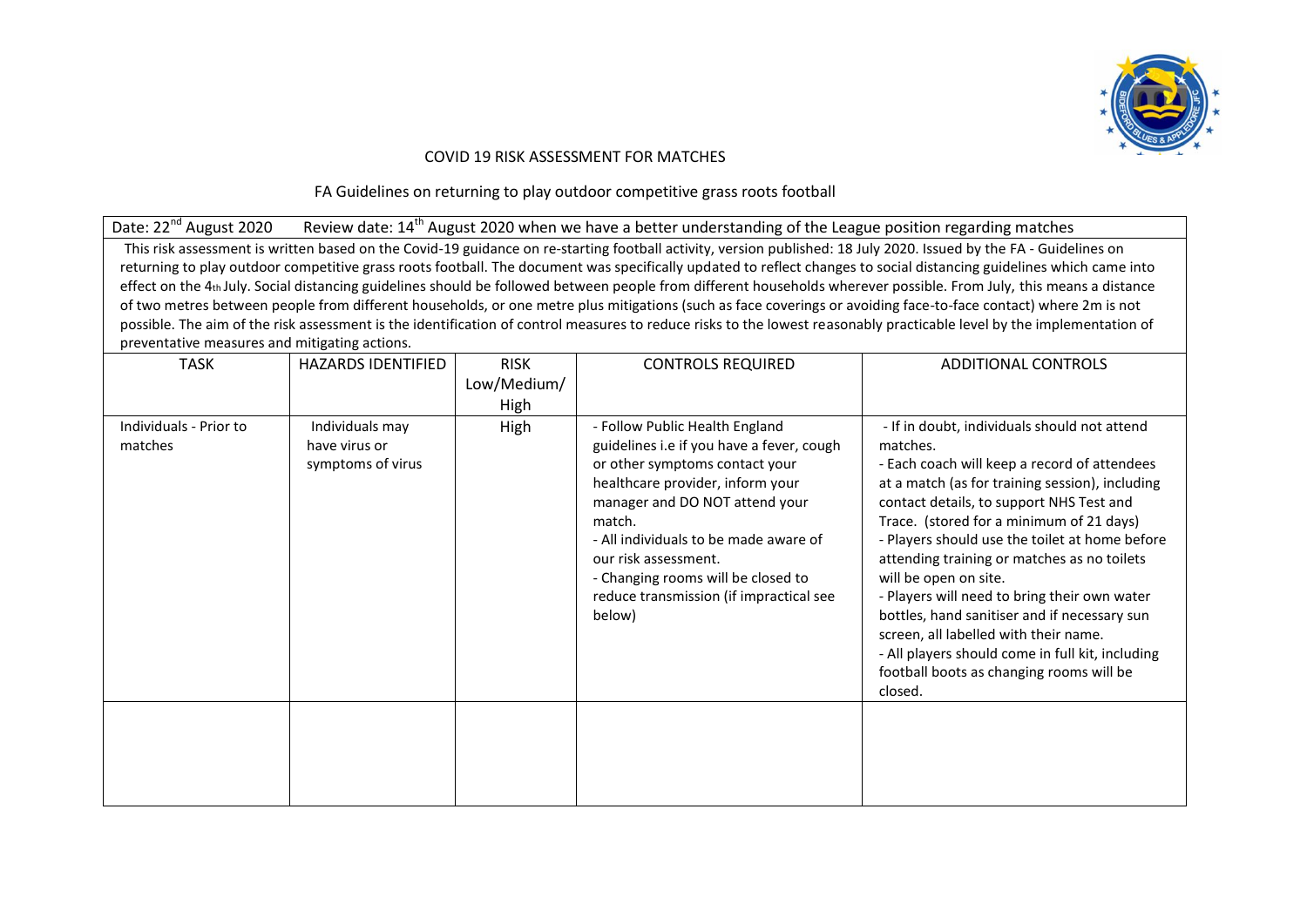| Before, during and after | Transfer of virus via                                  |        |                                                                                                                                                                                                                                                                                                                                                                                                                                                                                                                      |                                                                                                                                                                                                                                                                                                                                                                                                                                                                                                                                                                                                                                                                                                                                                                                                 |
|--------------------------|--------------------------------------------------------|--------|----------------------------------------------------------------------------------------------------------------------------------------------------------------------------------------------------------------------------------------------------------------------------------------------------------------------------------------------------------------------------------------------------------------------------------------------------------------------------------------------------------------------|-------------------------------------------------------------------------------------------------------------------------------------------------------------------------------------------------------------------------------------------------------------------------------------------------------------------------------------------------------------------------------------------------------------------------------------------------------------------------------------------------------------------------------------------------------------------------------------------------------------------------------------------------------------------------------------------------------------------------------------------------------------------------------------------------|
| a match                  | individuals                                            | High   | -All equipment to be cleaned before and<br>after use. i.e. goal posts, corner flags and,<br>if supplied by the club, linesman flags, also<br>footballs during breaks.<br>-There should be no sharing of kit or<br>gloves.<br>Social distancing rules should apply where<br>possible during warm ups and cool downs.<br>-No handshakes before or after a match.<br>- No group celebrations<br>- No spitting or chewing gum during<br>training<br>Loud shouting whilst in close proximity<br>others should be avoided. | -It will be the responsibility for each coach to<br>ensure the equipment is disinfected regularly,<br>spray will be supplied by the Club. This will need<br>to be undertaken before and after use.<br>- Bibs will be issued to individual players and<br>should not be swapped with substitutes. Initials<br>can be written on these and parents/carers will<br>be responsible for cleaning.<br>- Players and coaches should bring their own<br>hand gel to use before and after matches.<br>- Subs and coaches should social distance with<br>extra seats outside dugouts.<br>-Referees should be paid electronically where<br>possible (or in an envelope if paying cash)- to<br>agree with referee earlier in the week.<br>-Players and coaches to social distance in any<br>breaks in play. |
| During a match           | Injuries or incidents                                  | Low    | - Coach with FA First Aid cover available<br>- Emergency procedure available                                                                                                                                                                                                                                                                                                                                                                                                                                         | - If a player gets injured and a member of their<br>household or support bubble is on site they can<br>assist but others will still need to socially<br>distance unless a life threatening, or serious<br>injury necessitates compromising guidelines to<br>provide emergency care.<br>- If a coach is required to administrator first aid<br>then they should wear appropriate PPE to<br>protect both parties.                                                                                                                                                                                                                                                                                                                                                                                 |
| Spectators               | Individuals may have<br>virus or symptoms of<br>virus. | High   | -Social distances rules should apply.<br>-Where possible spectators should watch<br>from their cars.<br>Contact details will be gathered from all<br>spectators for Contact and trace details.<br>-signage will advise spectators to keep to<br>social distancing rules                                                                                                                                                                                                                                              | -Spectators should avoid congregating,                                                                                                                                                                                                                                                                                                                                                                                                                                                                                                                                                                                                                                                                                                                                                          |
| Player Drop off and      | Players or drivers                                     | Medium | - Parents or drivers will be encouraged to                                                                                                                                                                                                                                                                                                                                                                                                                                                                           | - Players will be asked to make their way to the                                                                                                                                                                                                                                                                                                                                                                                                                                                                                                                                                                                                                                                                                                                                                |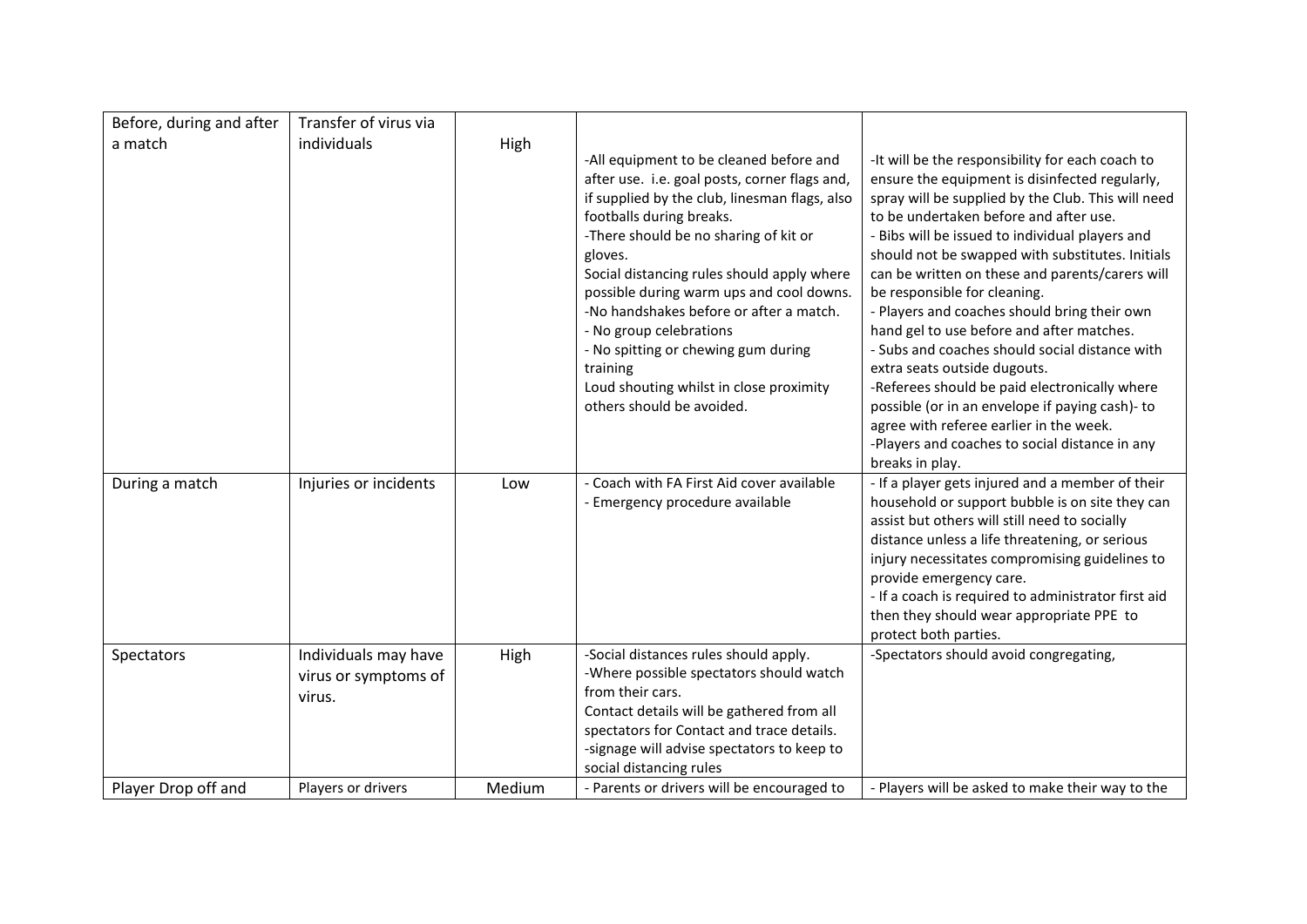| collection             | (responsible adult)   |      | remain in their car or come back after the     | pitch and not to wait around in groups.          |
|------------------------|-----------------------|------|------------------------------------------------|--------------------------------------------------|
|                        | may breach distancing |      | match.                                         | - The club will co-ordinate matches to ensure no |
|                        | guidelines and        |      | players should leave as soon as is practical   | overcrowding.                                    |
|                        | congregate.           |      | after their match.                             |                                                  |
|                        |                       |      | - Parents will not be allowed to bring         |                                                  |
|                        |                       |      | other children in their car if they are not in |                                                  |
|                        |                       |      | their household or bubble. We would            |                                                  |
|                        |                       |      | encourage players not to use public            |                                                  |
|                        |                       |      | transport if at all possible.                  |                                                  |
| Allocation of teams to | Too many people in a  | High | Teams' match times staggered with              | - Schedule in place to manage allocation         |
| handle capacity        | local area            |      | 45 minutes between finish of one               | - Teams allocated specific pitches to use.       |
|                        |                       |      | match and start of another (per                |                                                  |
|                        |                       |      | pitch) to allow for social distancing          |                                                  |
|                        |                       |      | and for car parking.                           |                                                  |

Note: When arranging a match with the opposition the manager should make the opposing manager aware of the expectations around COVID that the club has. Away matches: Conversely, you should ask the host manager what expectations they have of you when visiting. You may wish to exchange match risk assessments with the opposing manager: this is acceptable.

Parents will not be allowed to bring other children to matches in their car if they are not in their household or bubble. We would discourage the use public transport.

If symptoms by any individual are reported after a match – contact and trace procedures to be followed. **Coaches will be responsible for collecting contact details: it is suggested that this is delegated to a parent rep (who could also deal with collecting match fees etc)**

**Permission needs to be granted from parents to allow them to take part in upcoming matches.**